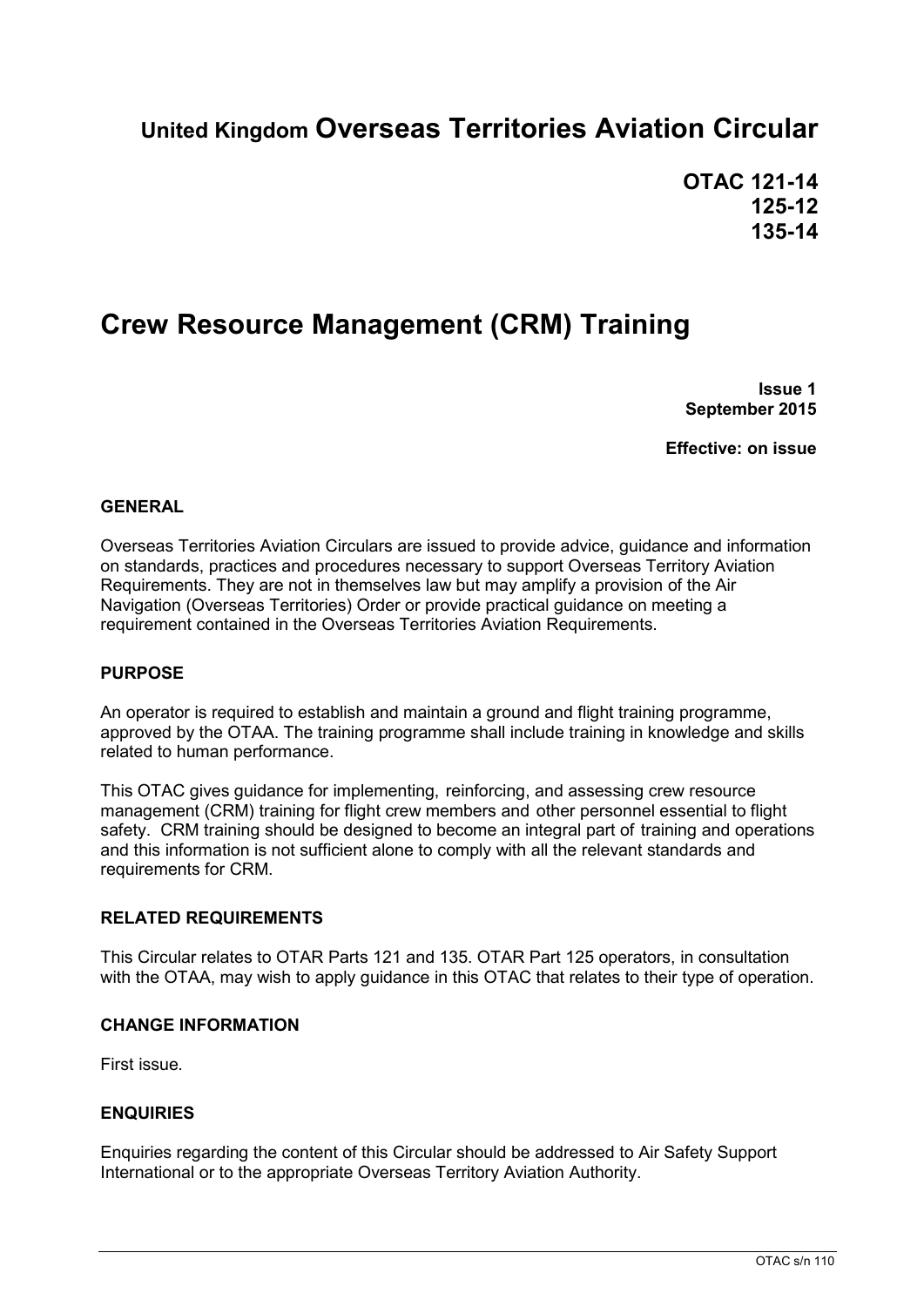### **TABLE OF CONTENTS**

| 2              |                                                               |  |
|----------------|---------------------------------------------------------------|--|
| 3              | CRM TRAINING - SINGLE-CREW OPERATIONS AND SMALL NON-          |  |
|                | COMPLEX/COMPLEX MULTI-CREW OPERATIONS WITHOUT CABIN CREW4     |  |
| $\overline{4}$ | CRM TRAINING - SINGLE/MULTI CABIN CREW OPERATIONS 5           |  |
| 5              | FLIGHT OR CABIN CREW CRM TRAINER AND FLIGHT OR CABIN CREW CRM |  |
|                |                                                               |  |
| 6              |                                                               |  |
| $\overline{7}$ |                                                               |  |
| 8              |                                                               |  |
| -9             |                                                               |  |
|                |                                                               |  |
|                | APPENDIX B GUIDANCE ON CABIN CREW CRM TRAINING PROGRAMMES10   |  |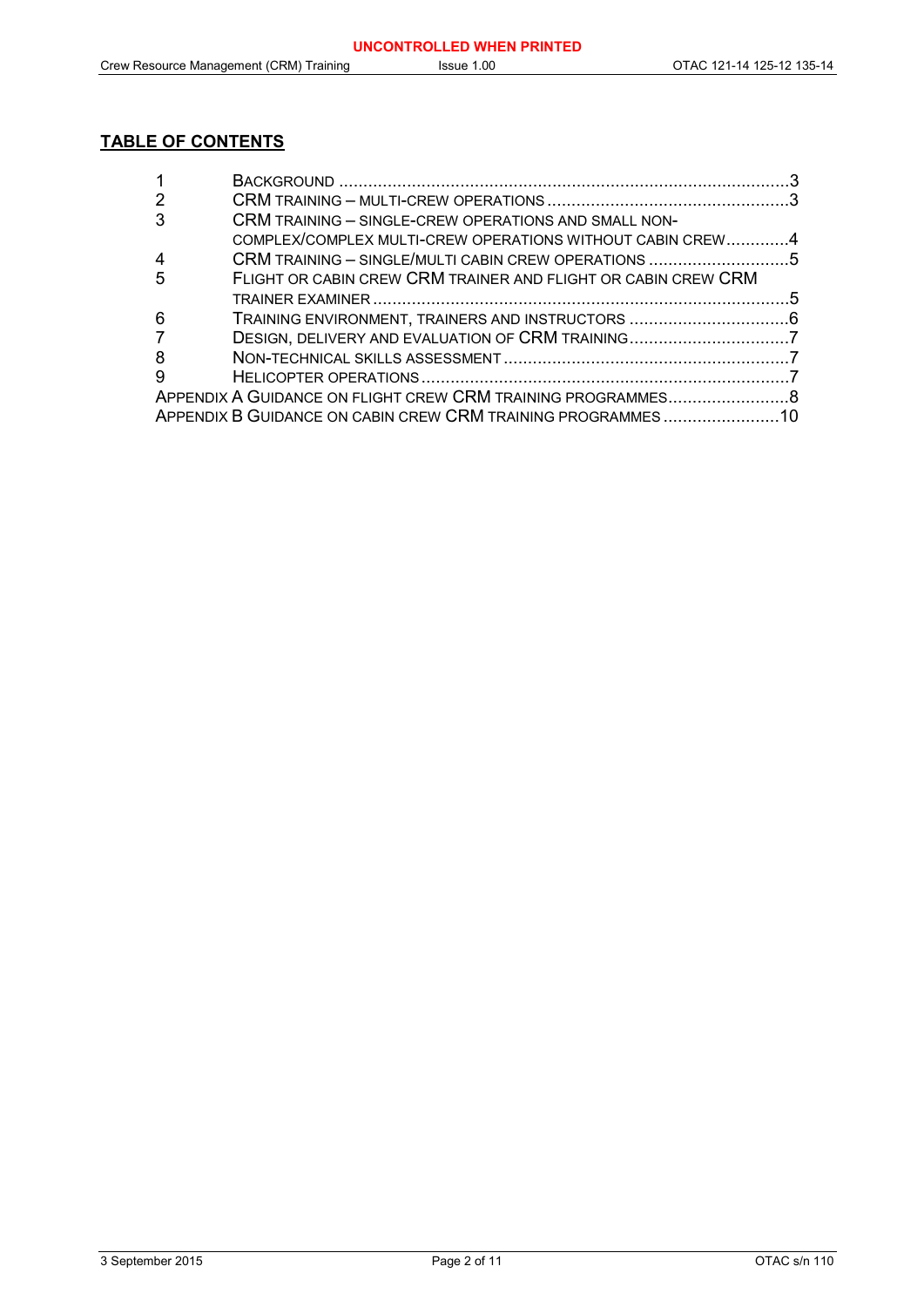### **1 Background**

Investigations into the causes of aircraft accidents have shown that human error is a contributing factor in 60 to 80 percent of all aircraft incidents and accidents. Long-term research has demonstrated that these events share common characteristics. Many problems encountered by flight crews have very little to do with the technical aspects of operating in a multi-person environment. Instead, problems are associated with poor decision-making, ineffective communication, inadequate leadership, and poor task or resource management. Flight crew training programmes historically focused almost exclusively on the technical aspects of flying and on individual performance; they did not effectively address crew management issues that are also fundamental to safe flight. Industry and regulatory authorities have come to the consensus that training programmes should place emphasis on the factors that influence crew coordination and the management of crew resources. Coordinated efforts by representatives from the aviation community have produced valuable recommendations for CRM training.

### **2 CRM training – multi-crew operations**

### **Training environment**

CRM training should be conducted in the non-operational environment (classroom and/or computer-based) and in the operational environment (flight simulator training device (FSTD)/cabin training device and aircraft). Tools such as group discussions, team task analysis, team task simulation and feedback should be employed.

### **Classroom training**

Whenever possible, classroom training should be conducted in a group session away from the pressures of the usual working environment so that the opportunity is provided for flight crew members to interact and communicate in an environment conducive to learning.

### **Computer-based training**

Computer-based training should not be conducted as a stand-alone training method in the case of multi-crew operations but may be conducted as a complementary training method.

### **Flight simulator training devices (FSTDs)/Cabin crew training devices**

Whenever it is practicable, parts of the CRM practical training should be conducted in training devices that reproduce a realistic operational environment and permit interaction.

### **Integration into flight crew training**

CRM principles should be integrated into relevant parts of flight and cabin crew training and operations including checklists, briefings, emergency and abnormal procedures.

### **Combined CRM training between flight crew, cabin crew and technical crew**

Operators should provide combined training for flight crew, cabin crew and technical crew during recurrent CRM training as much as possible. The combined training should make reference to the subjects in Appendix A or B.

CRM training should be adapted to reflect hazards and risks identified by the operator's SMS.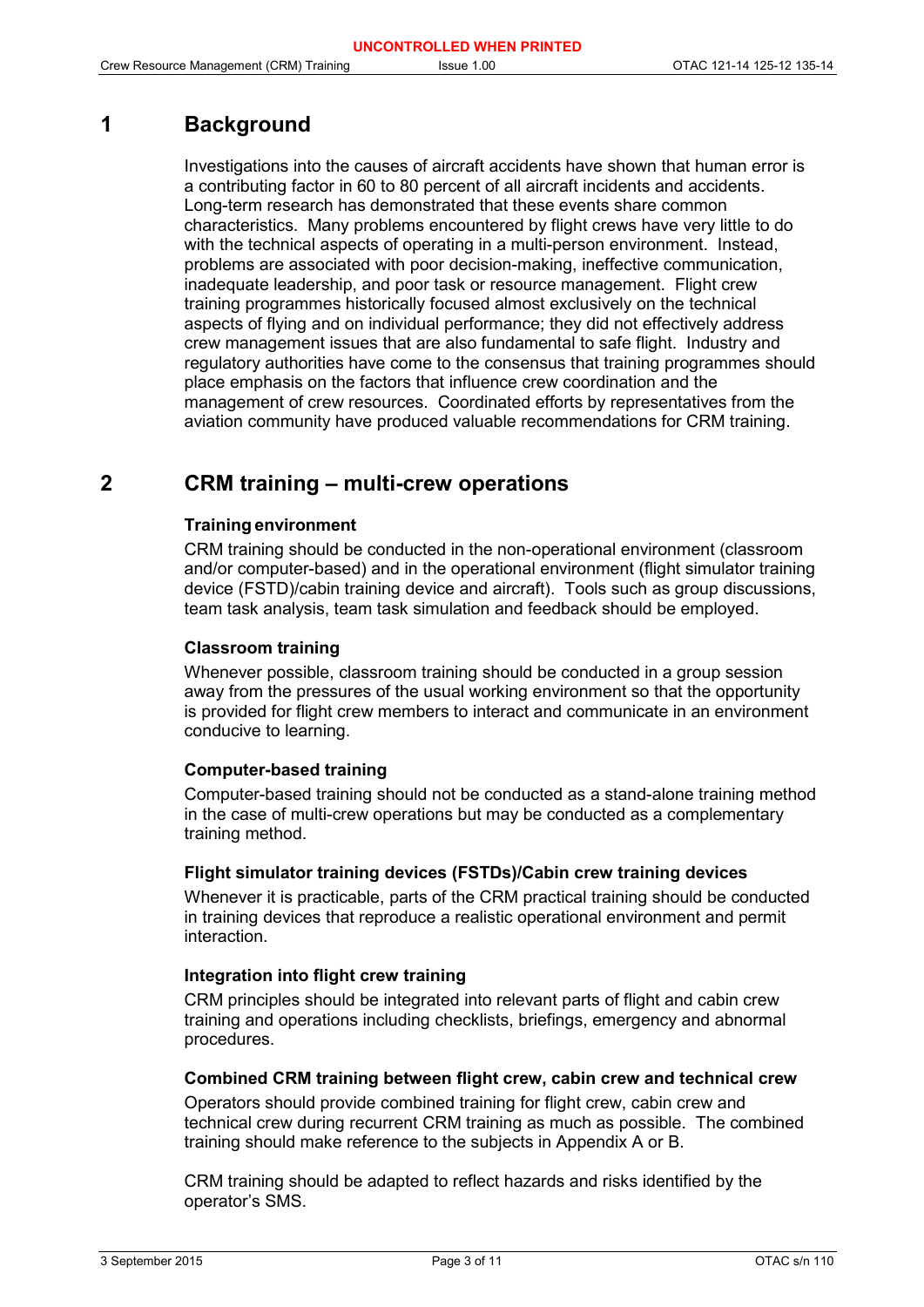### **Contracted CRM training**

In case of contracted CRM training the operator should ensure that the content of the course meets the specific culture, the type of operations and the associated procedures of the operator. When crew members from several operators attend the same course, CRM core elements should be specific to the relevant flight operations and to the trainees concerned.

### **Training elements and syllabus**

The CRM training elements and syllabus including levels of training required to be covered are specified in the tables in Appendices A and B.

### **Initial operator, Conversion, Recurrent and Command CRM training**

For initial, conversion, recurrent and command training, course duration should be as appropriate to cover all elements specified in the tables in Appendix A and B.

Recurrent CRM training should be conducted every year and all applicable elements should be covered over a period not exceeding 3 years as describe in the operator's operations manual.

### **Assessment of CRM skills**

Assessment of CRM skills is the process of observing, recording, interpreting and debriefing crew members' performance using a validated or generally accepted methodology in the context of overall performance.

A validated and accepted method of assessment should be used. The nontechnical skills (NOTECHS) framework is such a method.

Prior to the introduction of CRM skills assessment, a detailed description of the CRM methodology including terminology used for the assessment should be published in the operations manual.

Operators should establish procedures, including additional training, to be applied in the event that flight crew members do not achieve or maintain the required CRM standards.

### **3 CRM training – single-crew operations and small noncomplex/complex multi-crew operations without cabin crew**

For single-crew or small non-complex/complex multi-crew operations the CRM training guidance as described for multi-crew operations should be applied with the following exceptions:

### **Initial CRM training**

The course duration of initial CRM training should cover all the elements in Appendix A and B.

### **Computer-based training**

Computer-based training may be conducted as a stand-alone training method for initial, recurrent training and for all other training elements and syllabus as specified in the tables to Appendix A and B and described in the operator's operations manual.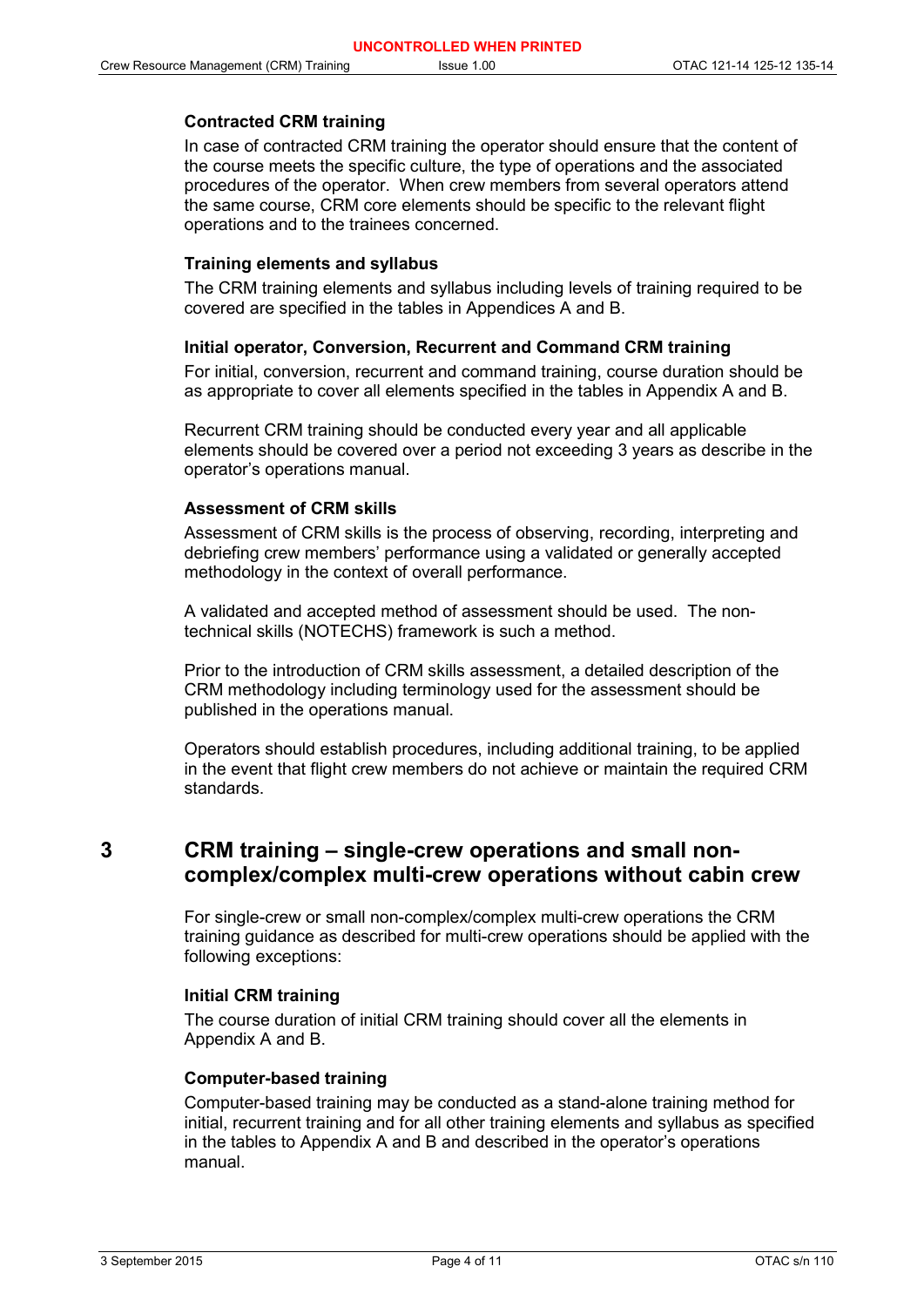### **4 CRM training – single/multi cabin crew operations**

For single/multi cabin crew operations guidance as described for multi-crew operations should be applied with the following exceptions:

### **Operator's CRM training**

The course duration should cover the elements as in Appendix B.

### **Computer-based training**

Computer-based training may be conducted as a stand-alone training method for initial, recurrent training and for all other training elements and syllabus as specified in the tables to appendix B and described in the operator's operations manual.

## **5 Flight or cabin crew CRM trainer and flight or cabin crew CRM trainer examiner**

### **Applicability**

The provisions described herein should ideally be fulfilled by flight or cabin crew CRM trainers and flight or cabin crew CRM trainer examiners responsible for classroom training. Depending on the nature and size of the operation, where a trainer does not meet the qualifications as described below an alleviation may be granted by the OTAA.

### **Qualification of CRM trainer**

A CRM trainer, in order to be suitably qualified, should ideally:

- (a) have adequate knowledge of the relevant flight operations, preferable through current experience as flight or cabin crew member;
- (b) have adequate knowledge of human performance and limitations (HPL),
- (c) have completed initial flight or cabin crew CRM training;
- (d) have received training in group facilitation skills;
- (e) have received additional training in the fields of group management, group dynamics and personal awareness; and
- (f) have demonstrated the knowledge, skills and credibility required to train the CRM training elements in the non-operational environment.

The following qualification and experience are also acceptable for a flight crew CRM trainer to be suitably qualified:

- (a) a flight or cabin crew member holding a recent qualification as a CRM trainer may continue to be a CRM trainer after the cessation of active flying duties if he/she maintains adequate knowledge of the relevant flight operations.
- (b) a former flight or cabin crew member having adequate knowledge of HPL may become a CRM trainer if he/she maintains adequate knowledge of the relevant flight operations and meets the provisions of points (c) to (e) above.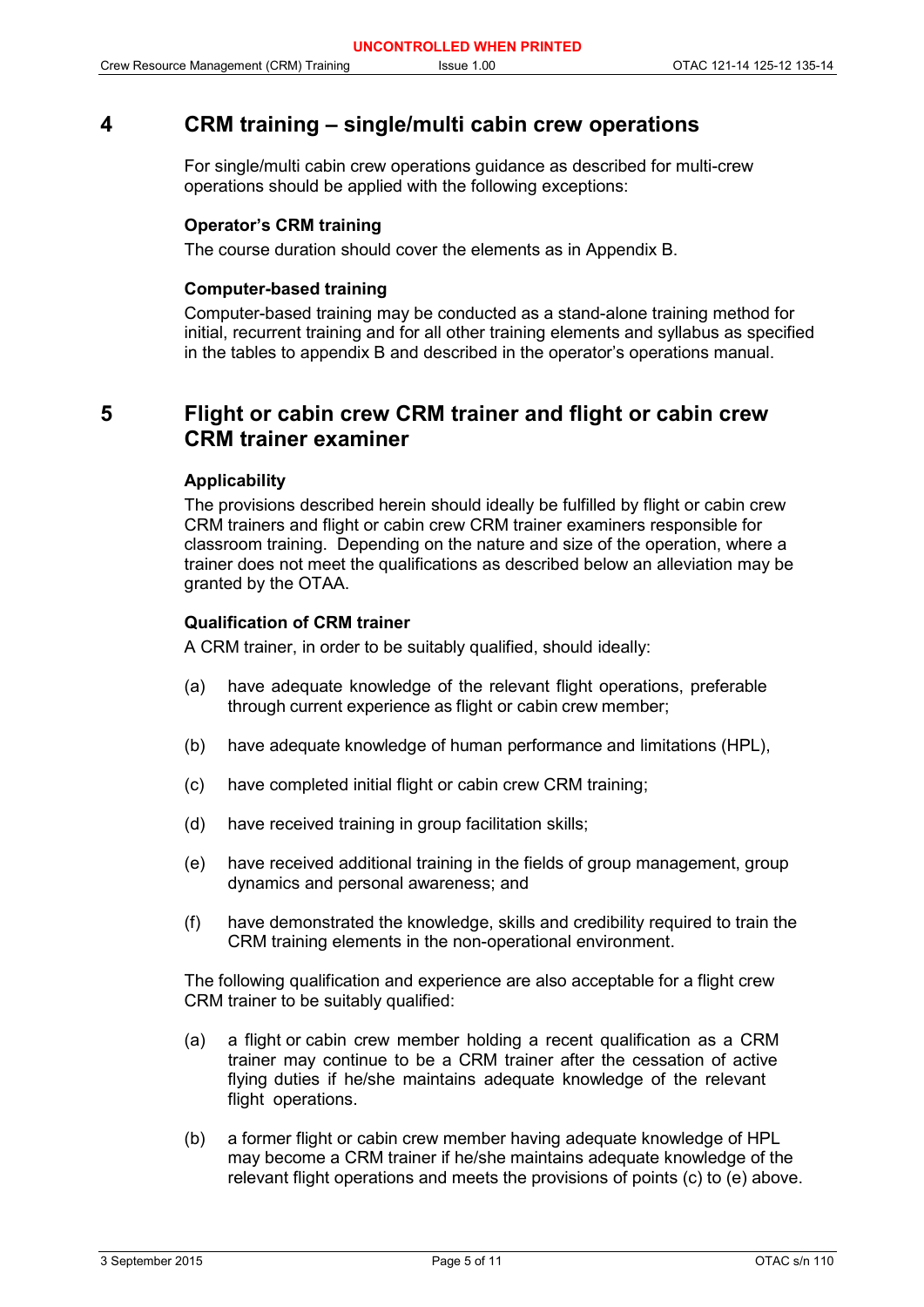- (c) an experienced non-flight or cabin crew CRM trainer having adequate knowledge of HPL may become a flight or cabin crew CRM trainer if he/she meets the provisions of point (a) and (c) to (f).
- (d) trainers or instructors who are integrating elements of CRM into aircraft type training, recurrent training, or senior cabin crew member training should have acquired relevant knowledge of human performance and limitations, and have completed appropriate CRM training.

### **Assessment of CRM trainer**

The operator should ensure that the process for the assessment is included in the operations manual describing methods for observing, recording, interpreting and debriefing the CRM trainer. The assessment should be conducted by the OTAA (e.g. a qualified FOI) or an authorised person (e.g. a nominated CRM trainer examiner) by the OTAA and the trainer should be acceptable to the OTAA. Each assessment should be valid for a period of three years. The process should be subject to the following provisions:

- (a) a CRM trainer should conduct at least two CRM training courses in any 12 month period. If this cannot be achieved, the operator may request an alleviation from the OTAA. An alleviation will not be granted unless the trainer has conducted one course during that period.
- (b) for continued validity, the CRM trainer should be assessed within the last 12 months of the three-year validity period by the OTAA or an authorised person (CRM trainer examiner).
- (c) the next three-year validity starts at the end of the previous three-year period.
- (d) renewal: If no assessment or training was conducted over the 3-year period, a CRM trainer should comply with the initial qualification requirements applicable for CRM trainers as above before resuming CRM instruction.

### **CRM trainer examiner**

For assessing CRM trainers the operator may nominate qualified CRM trainers to act as CRM trainer examiners if acceptable to the OTAA. An operator who does not have the resources to conduct the assessment as described should utilise a contractor or an authorised person from the OTAA.

Continued suitability in the role of a CRM trainer examiner should be subject to the same provisions for CRM trainers as above.

### **6 Training environment, trainers and instructors**

Flight or cabin crew CRM training can be separated as follows:

- (a) training in the non-operational environment:
	- (1) classroom; and
	- (2) computer-based;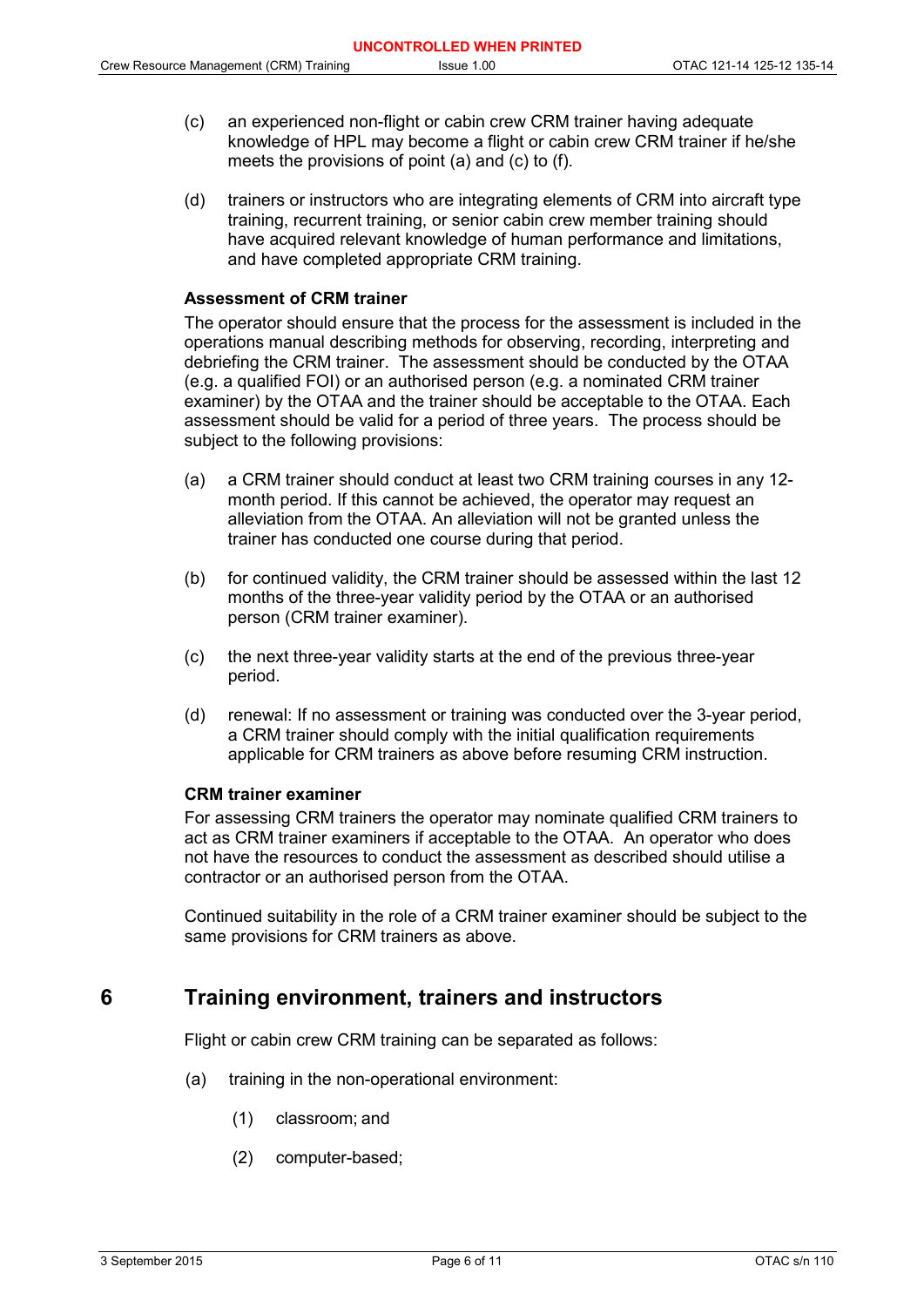- (b) training in the operational environment:
	- (1) flight simulator training device (FSTD)/cabin training device; and
	- (2) aircraft.

In general, CRM training is provided as follows:

- (a) classroom training by a CRM trainer;
- (b) training in the operational environment by an instructor with adequate CRM skills;
- (c) computer-based training as a self-study training method. If needed, direction concerning CRM related issues is provided by a CRM trainer or by an instructor with adequate CRM skills.

### **7 Design, delivery and evaluation of CRM training**

The design, delivery and evaluation of CRM training should be described in the operator's operations manual and have been assessed/reviewed by a qualified authorised person from the OTAA.

### **8 Non-technical skills assessment**

NOTECHS (non-technical skills) is a validated method for assessing flight or cabin crew CRM skills, other validated assessment tools may be utilised. The framework for assessing should be described in the operator's operations manual.

### **9 Helicopter operations**

Helicopter emergency medical service (HEMS) operations should apply the CRM training guidance as described for multi-crew operations.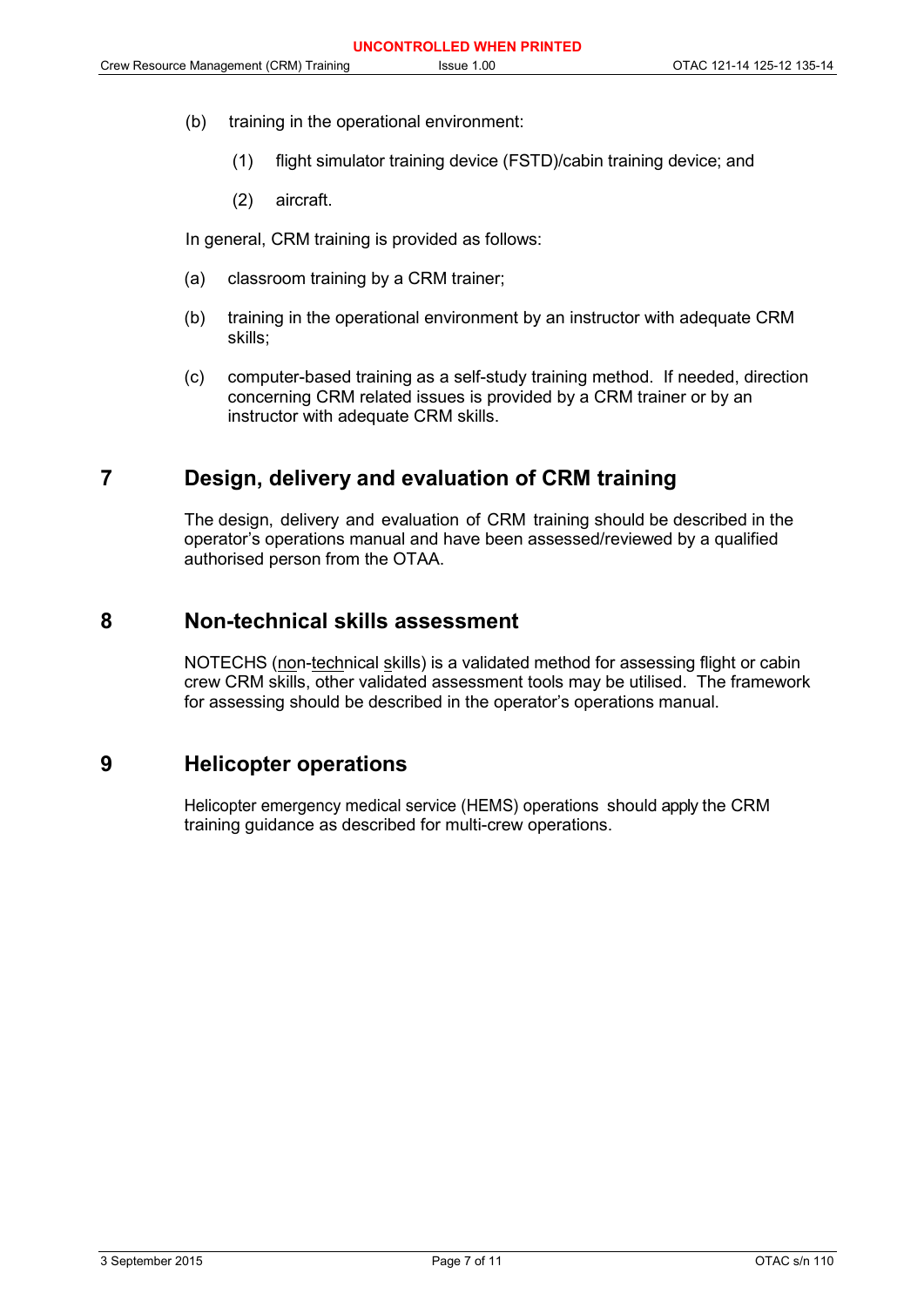## **Appendix A Guidance on flight crew CRM training programmes**

| <b>CRM training elements</b>                                                                                                                                                                                                                                                                                               | <b>Initial</b><br>operator<br><b>CRM</b><br>training | <b>Operator</b><br>conversion<br>course<br>when<br>changing<br>aircraft type | <b>Operator</b><br>conversion<br>course<br>when<br>changing<br>operator | <b>Recurrent</b><br>training | Command<br>course |  |
|----------------------------------------------------------------------------------------------------------------------------------------------------------------------------------------------------------------------------------------------------------------------------------------------------------------------------|------------------------------------------------------|------------------------------------------------------------------------------|-------------------------------------------------------------------------|------------------------------|-------------------|--|
| General Principles                                                                                                                                                                                                                                                                                                         |                                                      |                                                                              |                                                                         |                              |                   |  |
| Human Factors in aviation;<br>General instructions on<br>CRM principles and<br>objectives;<br>Human performance and<br>limitations;<br>Threat and error<br>management.                                                                                                                                                     | In-depth                                             | Required                                                                     | Required                                                                | Required                     | Required          |  |
|                                                                                                                                                                                                                                                                                                                            |                                                      | Relevant to the individual flight crew member                                |                                                                         |                              |                   |  |
| Personality awareness,<br>human error and reliability,<br>attitudes and behaviours,<br>self-assessment and self-<br>critique;<br>Stress and stress<br>management;<br>Fatigue and vigilance;<br>Assertiveness, situation<br>awareness, information<br>acquisition and processing.                                           | In-depth                                             | Not required                                                                 | Not required                                                            | Required                     | In-depth          |  |
| Relevant to the flight crew                                                                                                                                                                                                                                                                                                |                                                      |                                                                              |                                                                         |                              |                   |  |
| Automation and philosophy<br>on the use of automation                                                                                                                                                                                                                                                                      | Required                                             | In-depth                                                                     | In-depth                                                                | In-depth                     | In-depth          |  |
| Specific type related<br>differences                                                                                                                                                                                                                                                                                       | Required                                             | In-depth                                                                     | Not required                                                            | Required                     | Required          |  |
| Monitoring and intervention                                                                                                                                                                                                                                                                                                | Required                                             | In-depth                                                                     | In-depth                                                                | Required                     | Required          |  |
|                                                                                                                                                                                                                                                                                                                            |                                                      | Relevant to the entire aircraft crew                                         |                                                                         |                              |                   |  |
| Shared situation<br>awareness, shared<br>information acquisition and<br>processing;<br>Workload management;<br>Effective communication<br>and coordination inside and<br>outside the flight crew<br>compartment;<br>Leadership, cooperation,<br>synergy, delegation,<br>decision making, actions;<br>Cultural differences. | In-depth                                             | Required                                                                     | Required                                                                | Required                     | In-depth          |  |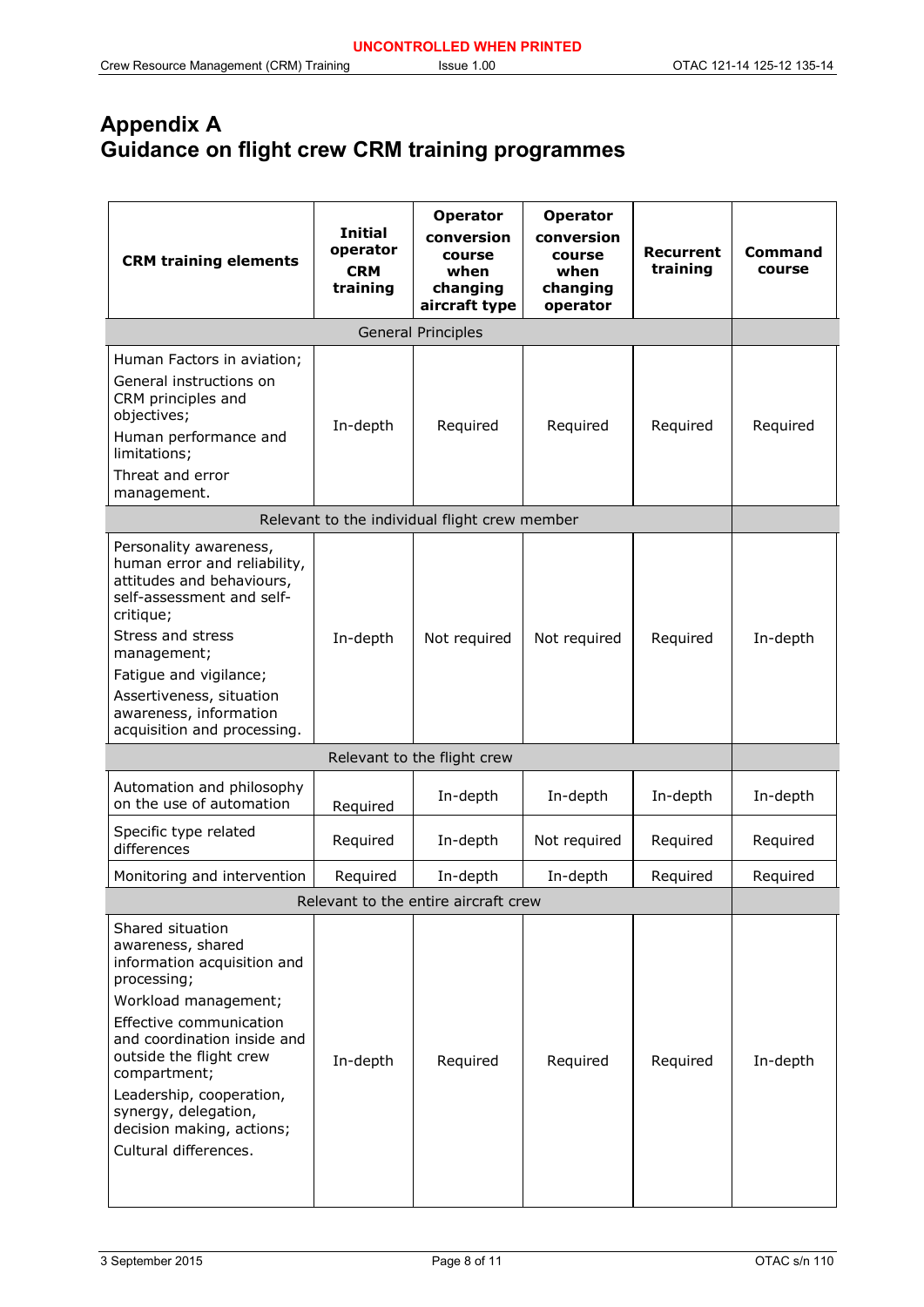| <b>CRM training elements</b>                                                                                                                                                                                                                                                        | <b>Initial</b><br>operator<br><b>CRM</b><br>training | <b>Operator</b><br>conversion<br>course<br>when<br>changing<br>aircraft type | <b>Operator</b><br>conversion<br>course<br>when<br>changing<br>operator | Recurrent<br>training | Command<br>course |  |
|-------------------------------------------------------------------------------------------------------------------------------------------------------------------------------------------------------------------------------------------------------------------------------------|------------------------------------------------------|------------------------------------------------------------------------------|-------------------------------------------------------------------------|-----------------------|-------------------|--|
| Relevant to the operator and the organisation                                                                                                                                                                                                                                       |                                                      |                                                                              |                                                                         |                       |                   |  |
| Operator's safety culture<br>and company culture,<br>standard operating<br>procedures (SOPs),<br>organisational factors,<br>factors linked to the type of<br>operations;<br>Effective communication<br>and coordination with other<br>operational personnel and<br>ground services. | In-depth                                             | Not required                                                                 | In-depth                                                                | Required              | In-depth          |  |
| Case studies                                                                                                                                                                                                                                                                        | In-depth                                             | In-depth                                                                     | In-depth                                                                | In-depth              | In-depth          |  |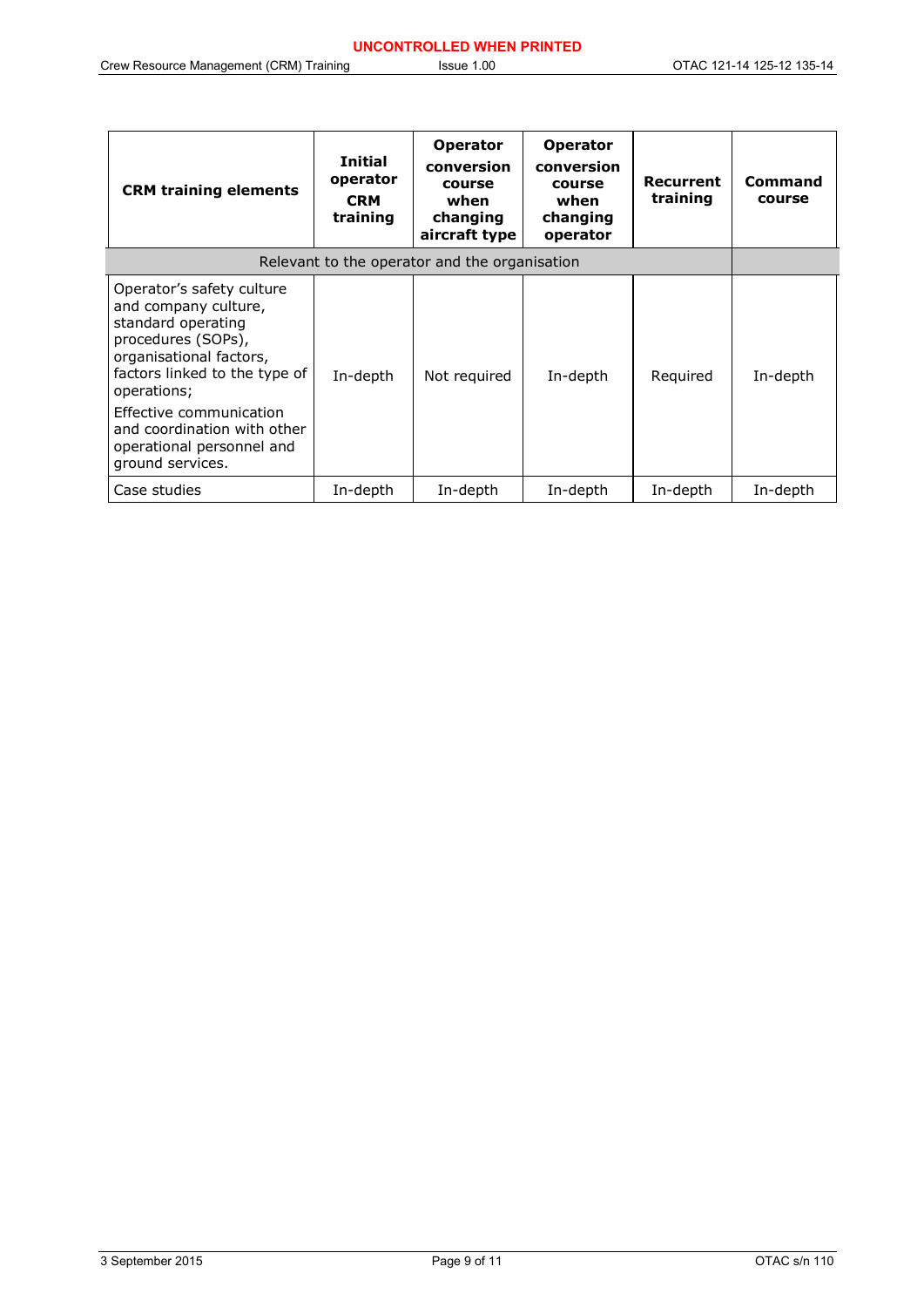# **Appendix B Guidance on cabin crew CRM training programmes**

| <b>CRM training elements</b>                                                                                                                                                                                                                                                                                                                                                                                                                                                                                             | Operator's<br><b>CRM</b> training                                  | <b>Operator</b><br>aircraft<br>type<br>conversion<br>training | Annual<br>recurrent<br>training |
|--------------------------------------------------------------------------------------------------------------------------------------------------------------------------------------------------------------------------------------------------------------------------------------------------------------------------------------------------------------------------------------------------------------------------------------------------------------------------------------------------------------------------|--------------------------------------------------------------------|---------------------------------------------------------------|---------------------------------|
| Human Factors in aviation;<br>General instructions on CRM<br>principles and objectives;<br>Human performance and limitations;<br>Threat and error management.                                                                                                                                                                                                                                                                                                                                                            | Not required<br>(covered under<br>initial training<br>as required. | Required                                                      | Required                        |
| Personality awareness, human error<br>and reliability, attitudes and<br>behaviours, self-assessment and self-<br>critique;<br>Stress and stress management;<br>Fatigue and vigilance;<br>Assertiveness, situation awareness,<br>information acquisition and<br>processing.                                                                                                                                                                                                                                               | Not required<br>(covered under<br>initial training<br>required.    | Required                                                      | Required<br>(3 year cycle)      |
| Shared situation awareness, shared<br>information acquisition and<br>processing;<br>Workload management;<br>Effective communication and<br>coordination between all crew<br>members including the flight crew as<br>well as inexperienced cabin crew<br>members;<br>Leadership, cooperation, synergy,<br>delegation, decision making, actions;<br>Cultural differences;<br>Identification and management of the<br>passenger human factors: crowd<br>control, passenger stress, conflict<br>management, medical factors. | In-depth                                                           | Required                                                      | Required<br>(3 year cycle)      |